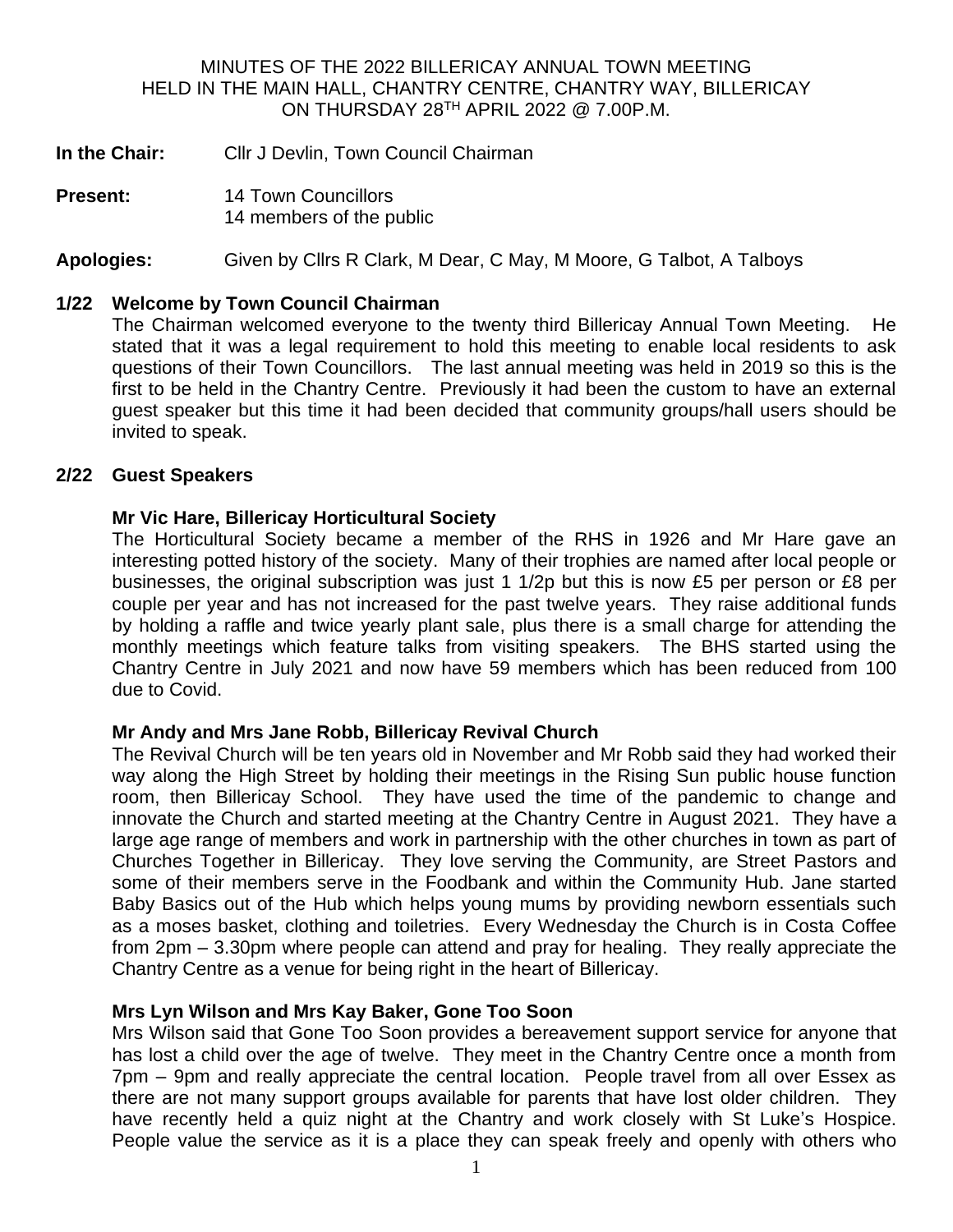have experienced the same issues. They also host sibling's meetings which ensures they are taken care of and supported.

# **Mr Steve Stringer, Photofold Camera Club**

Mr Stringer is the Deputy Chairman of Photofold Camera Club. The club started in the 1950's and originally met in a hut in what is now Waitrose Car park known as the Fold, and this is where the club got it's name from. They moved to The Fold in Laindon Road and were meeting on Zoom during the pandemic then decided to hold an exhibition in the newly opened Chantry Centre in September 2021. This received 300 visitors – previous exhibitions had attracted no more than 30. They now meet every Tuesday in the Chantry main hall at 8pm between September and June. They hold regular print and projected image competitions judged by professionals and thanks to the audio visual facilities in the Centre are able to host speakers from all over the world. Following this move to better premises the membership is growing and they will be holding a second exhibition in the Chantry Centre on Saturday 3<sup>rd</sup> September 2022.

# **Mr Ken Tout, Good Companions**

Mr Tout said he and his wife Eleanor had been running the Good Companions Senior Citizens Club for 30 years. The club was originally set up in 1965 for disabled senior citizens. In 1991 Ken and Eleanor heard from a member of their Church that the club was failing so they agreed to act as helpers for two hours every fortnight. When they took over the running of the club one of the first things they did was remove the requirement that members were "disabled" which opened it up to all senior citizens in the town. With further promotion the numbers attending grew and they were hosting the club every two weeks in the old Day Centre then moved to the Mayflower Hall when the building was demolished. During the pandemic Ken and Eleanor kept in touch with their members and decided to restart physical meetings in the Chantry Centre in 2021. The members were thrilled to be able to get out again as a lot of them had been very isolated during the Covid lockdowns. The first hour is entertainment and the second is tea time with sausage rolls and cakes. They honour member's birthdays and give everyone the chance to chat. The club now has 60 members and they meet on the second and fourth Wednesdays of the month. Ken said the Town Council has been very kind as they always help with setting up and taking down for the meetings. The Community Cinema was looking for a group to sponsor so they generously cover the group's rent of the Chantry which is another enormous help. Ken stressed it is not a drop in club, members have to be introduced, but the system works very well. They always end meetings with a prayer which was written by a past member.

# **Mr Pete Mitchelmore, Billericay Community Cinema**

Mr Mitchelmore explained that the idea for a community cinema grew from an Essex County Council event, the Big Do, which was held in 2015. Within six months a business plan had been put together and their first screening had taken place in Billericay library. By the end of the first year they had also won a national award. Community cinemas operate all around the country with many different themes, but the Billericay Cinema like to bring the classics back. In July 2021 they moved operations from the library the Chantry Centre and have made the group about more than just a film, it is a group that they want to be accessible to every part of the community. The Sunday matinee was created for the socially isolated as they can come out during the day and enjoy tea, cake, see a film and have a chat. The Cinema is also about the volunteers and their commitment. Moving to the Chantry Centre has benefitted the cinema, as space restraints have been lifted and a safe, warm environment is created for attendees. There's a shorter set up time which is a plus for volunteers and as the screen